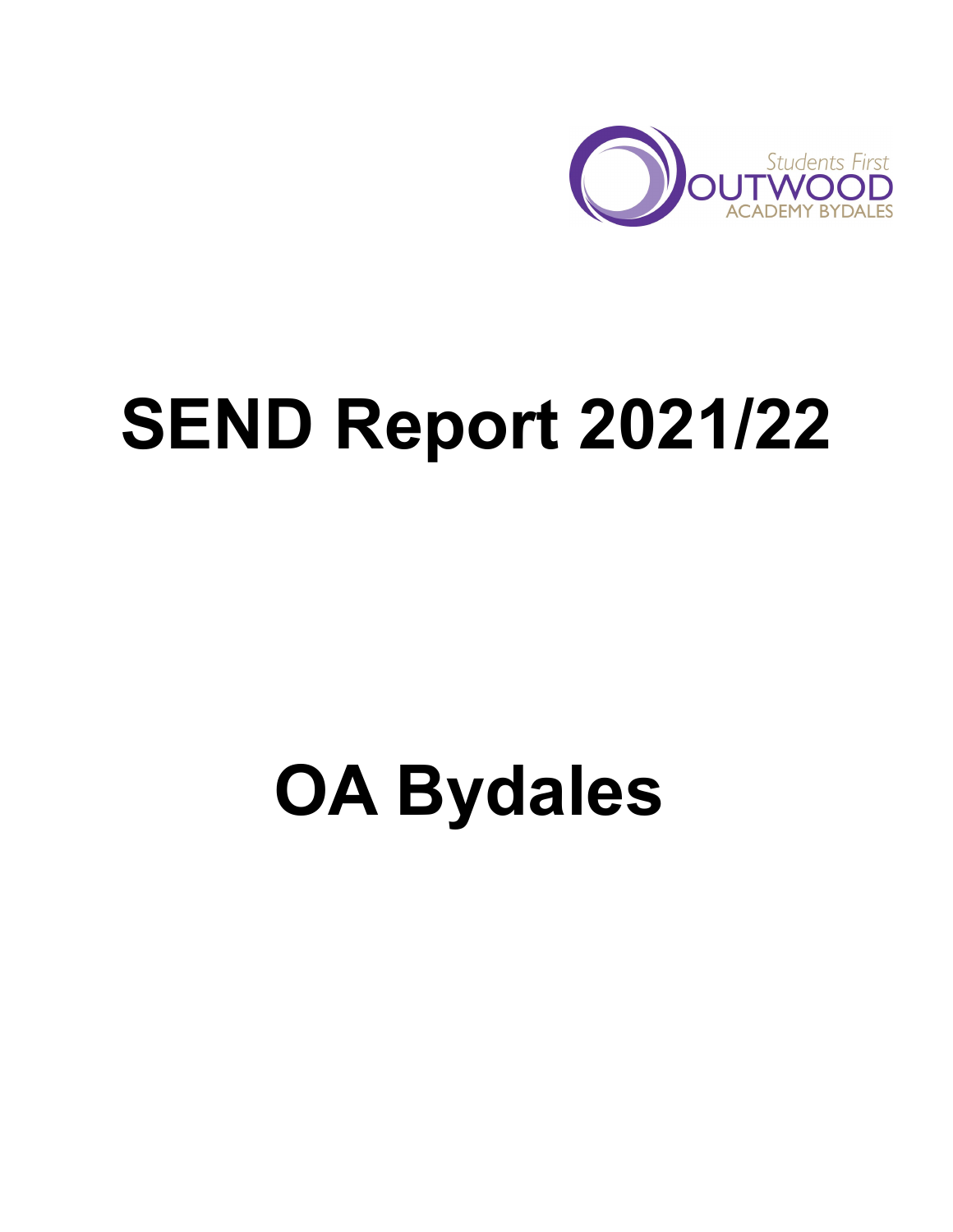## **What kinds of special educational needs does Outwood Academy Bydales make provision for?**

Outwood Academy Bydales is a mainstream secondary setting. We are fully committed to the provision of equal opportunity for all students, regardless of their ability or individual needs to enable them to meet their potential.

We support students with physical and medical needs, students on the autistic spectrum and with ADHD, students with social, emotional and mental health needs, students with communication and interaction difficulties. Students with sensory needs and students who have more difficulty with learning than the majority of children of the same age. We believe that all our students should be valued equally, treated with respect and be given equal opportunities in all forms of school life.

## **How does the Academy know if students need extra help and what should I do if I think that my child may have special educational needs?**

We identify the needs of students as early as possible by gathering information from parents, education, health and care services and feeder schools prior to the child's entry into the school. The Academy fully supports the SEND Code of Practice January 2015, The Equality Act 2010 and the definition of special educational needs taken from section 20 of the Children and Families Act 2014.

This report complies with:

- Section 69(2) of the Children and Families Act 2014;
- Regulation 51 and schedule 1 to the Special Educational Needs and Disability Regulations 2014;
- Section 6 of the 'Special educational needs and disability code of practice: 0 to 25 years' January 2015

If you think your child may have special educational needs, you should contact the Academy in the first instance and speak with the SENDCo.

## **How does the Academy evaluate the effectiveness of its provision for students with special educational needs?**

In order to make consistent continuous progress in relation to SEND provision the school encourages feedback from staff, parents and students throughout the year. This is a continuous process including student reviews, parents' evenings, provision mapping and the analysis of data. Student progress will be monitored on a half-termly basis through our Praising Stars© system, Parents' Consultation evenings and review days as published in the Academy's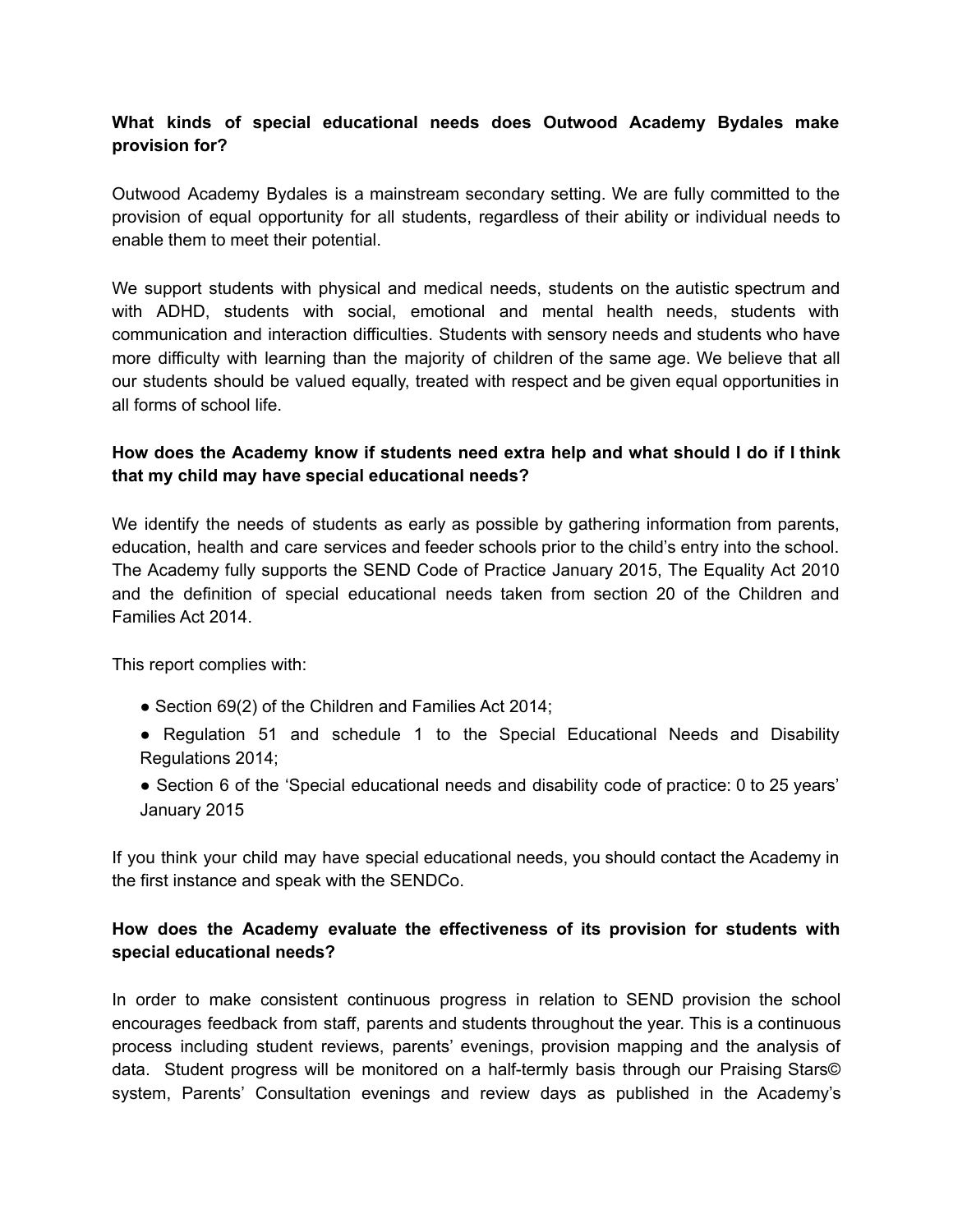calendar. Progress of students undertaking interventions will be reviewed and evaluated at the end of each block of intervention.

There is an annual formal evaluation of the effectiveness of the school SEND provision and policy. The evaluation is carried out by the Vice Principal of Deep Support and shared with the Regional Director of SEND. Information is gathered from different sources such as child and parent surveys/ teacher and staff surveys/parents evenings/feedback forms/school forums. This will be collated and published by the Trust annually in accordance with section 69 of the Children and Families Act 2014. Evidence collected will help inform school development and improvement planning.

## **How will both the Academy and I know how my child is doing and how will the Academy help me to support their learning?**

Outwood Academy Bydales believes that a close working relationship with parents is vital in order to ensure

A) early and accurate identification and assessment of SEND leading to the correct intervention and provision

B) continuing social and academic progress of children with SEND

C) personal and academic targets are set and met effectively

Parents are kept up to date with their child's progress through Praising Stars reports, parents' evenings and review meetings.

In cases where more frequent regular contact with parents is necessary, this will be arranged based on the individual student's needs. The SENDCo may also signpost parents of students with SEN to the local Authority Parent Partnership service where specific advice, guidance and support may be required.

If an assessment or referral indicates that a student has additional learning needs the parents and the student will always be consulted with regards to future provision. Parents are invited to attend meetings with external agencies regarding their child, and are kept up to date and consulted on any points of action drawn up in regards to the provision for their child.

#### **What is the Academy's approach to teaching students with special educational needs?**

We believe that provision for students with special educational needs is a whole school responsibility requiring a whole school response, involving all staff, teaching and support. We believe that all teachers are teachers of children with special educational needs. Teaching staff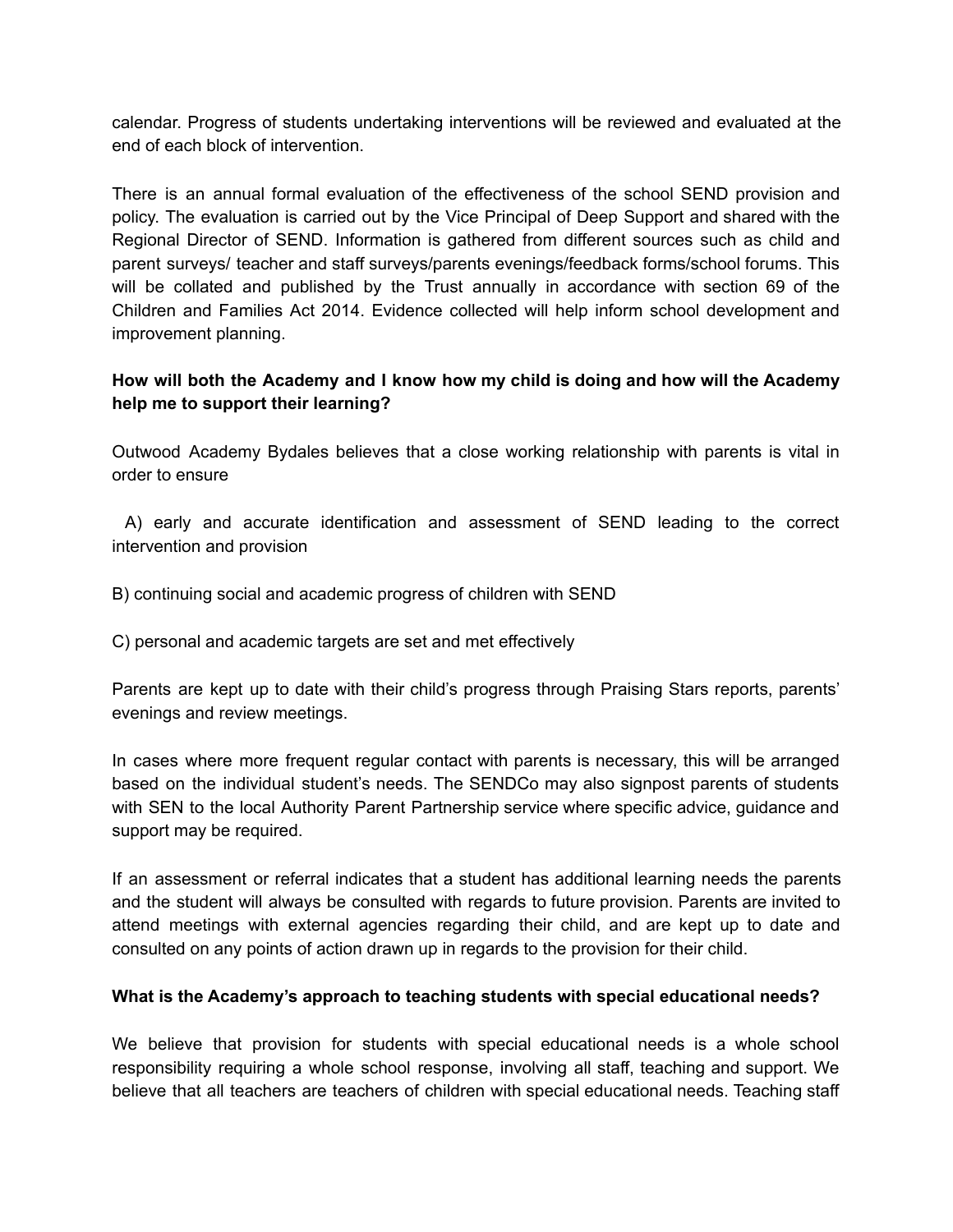have access to the Vulnerable Register, together with information on individual students' special educational needs via the student's One Page Profile to enable them to plan their lessons accordingly.

#### **How will the curriculum and learning be matched to my child's needs?**

Learning activities are planned to match individual learning needs. The learning environment is stimulating, supportive and well-resourced. Students identified as requiring SEN Support will, where appropriate, be supported by a teaching assistant. We will ensure that all staff know and understand the needs of students to allow students with SEND to thrive within a broad and balanced curriculum. All staff will have access to training, advice and resources to enable them to contribute to developing fully inclusive practice. Wherever possible we aim to foster quality first teaching in the classroom and continued independence into adulthood where appropriate.

#### **How are decisions made about the type and amount of support my child will receive?**

Each Academy has a notional SEN budget as part of the overall funding it receives. This is called notional because it is not a ring-fenced budget, and the DfE gives academies the freedom to make their own decisions about how much to spend on SEN support given the needs of their pupils. When planning budgets OGAT academies will take into account the additional support required for pupils with SEN. To support student progress and meet individual needs, academies will aim to use SEN funding as part of its resource allocation, which may include other sources of funding where appropriate e.g. Pupil Premium or Catch Up Premium.

Where individual pupils require additional support that cannot be met by this notional budget the excess should be met by top-up funding associated with the individual pupil from the Local Authority. The SENDCo in each academy will advise where this is appropriate and work with students, parents and the Local Authority to access the funding and support required.

## **How will my child be included in activities outside the classroom, including events and trips?**

As an Inclusive Academy, we ensure that students with SEND take as full a part as possible in all Academy activities. We deliver practice that ensures that statutory obligations with regard to SEND are met. No student is omitted from a trip due to their specific needs. If necessary, an Individual Health Care Plan will be drawn up with the Bridge Manager in the Academy and we will ensure the staff are fully aware of students with special educational needs, and what those needs are. Staff will be given training and support to help them meet those needs, both in and out of the classroom.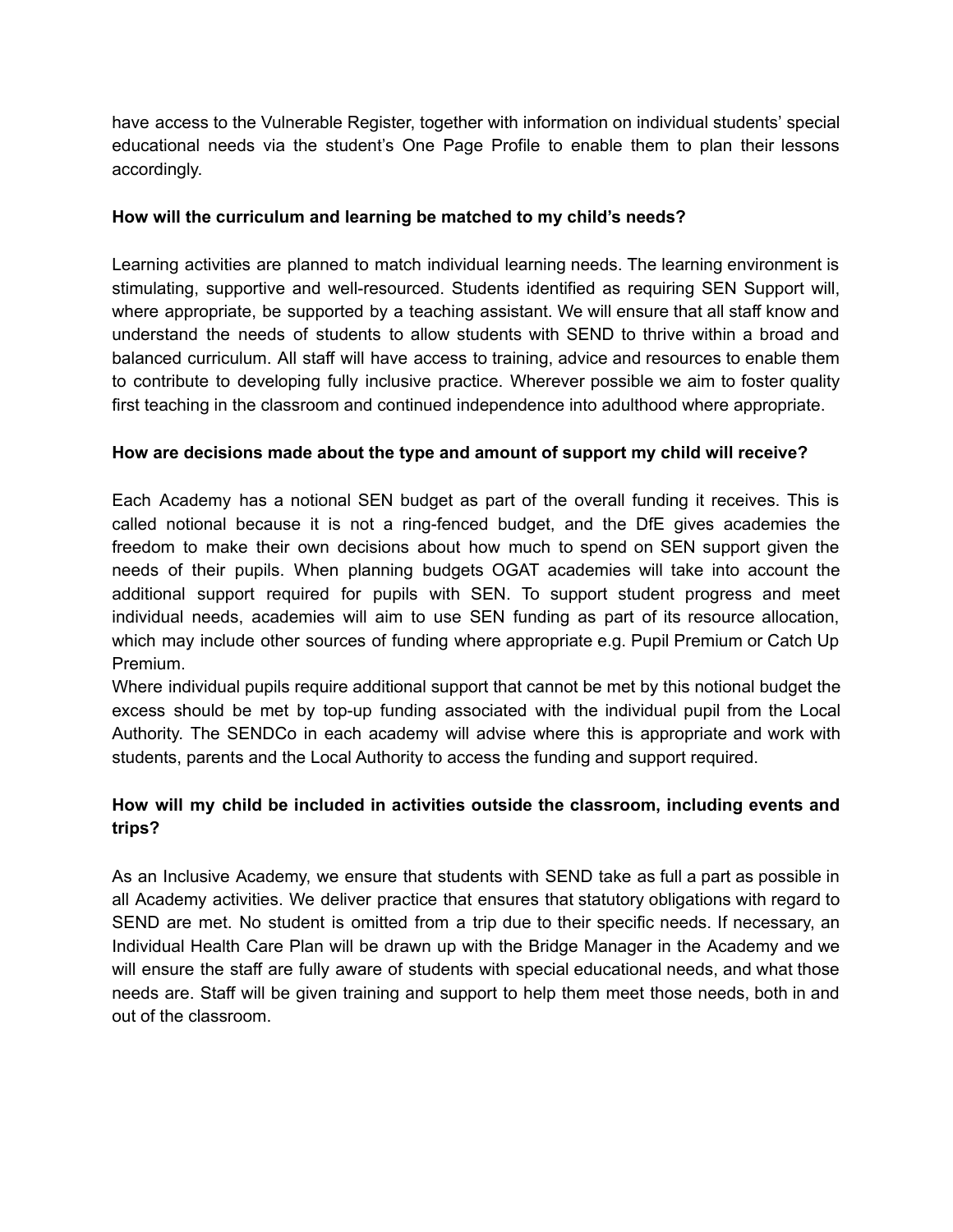#### **What support will there be for my child's overall well-being?**

We work hard to ensure that students are included in all aspects of Academy life. We believe that all our students should be valued equally, treated with respect and be given equal opportunities in all aspects of Academy life.

The Inclusion Department led by the Inclusion Coordinator, has two areas, which can be accessed by SEND students and anyone who does not feel socially confident. These areas are available during break and lunchtime supervised by Academy staff. Students accessing these areas are encouraged to develop socially through the joining in of games and general conversation.

Students who have additional emotional needs will receive further support from the outside agencies as required. Our support partners include:

Early Help Services including Targeted Youth Services, CAMHS, The Link, The Junction, Aspire to Believe, Forget-me-Not, CRUISE

## **Who is the Academy's special educational needs co-ordinator (SENCO) and what are their contact details?**

The Academy's SENDCo is Benita Shaw, who can be contacted at the Academy on 01642474000.

#### **What training have staff supporting special educational needs had and what is planned?**

We aim to keep all school staff up to date with relevant training and developments in teaching practice in relation to the needs of students with SEND. The SENCO and the wider inclusion team attend relevant SEND courses, SEND meetings and all staff have access to relevant SEND focused internal and external training opportunities.

We recognise the need for ongoing training concerning SEND issues and there is funding available to support this professional development. The SENDCo, with the senior leadership team, ensures that training opportunities are matched to school development priorities and those identified through the use of provision management. Ongoing training for teachers and TAs is organised as and when required. If a particular student's needs require specific staff training then this will be put in place, for example Manual Handling and Fire Evacuation procedures for students with severe medical needs.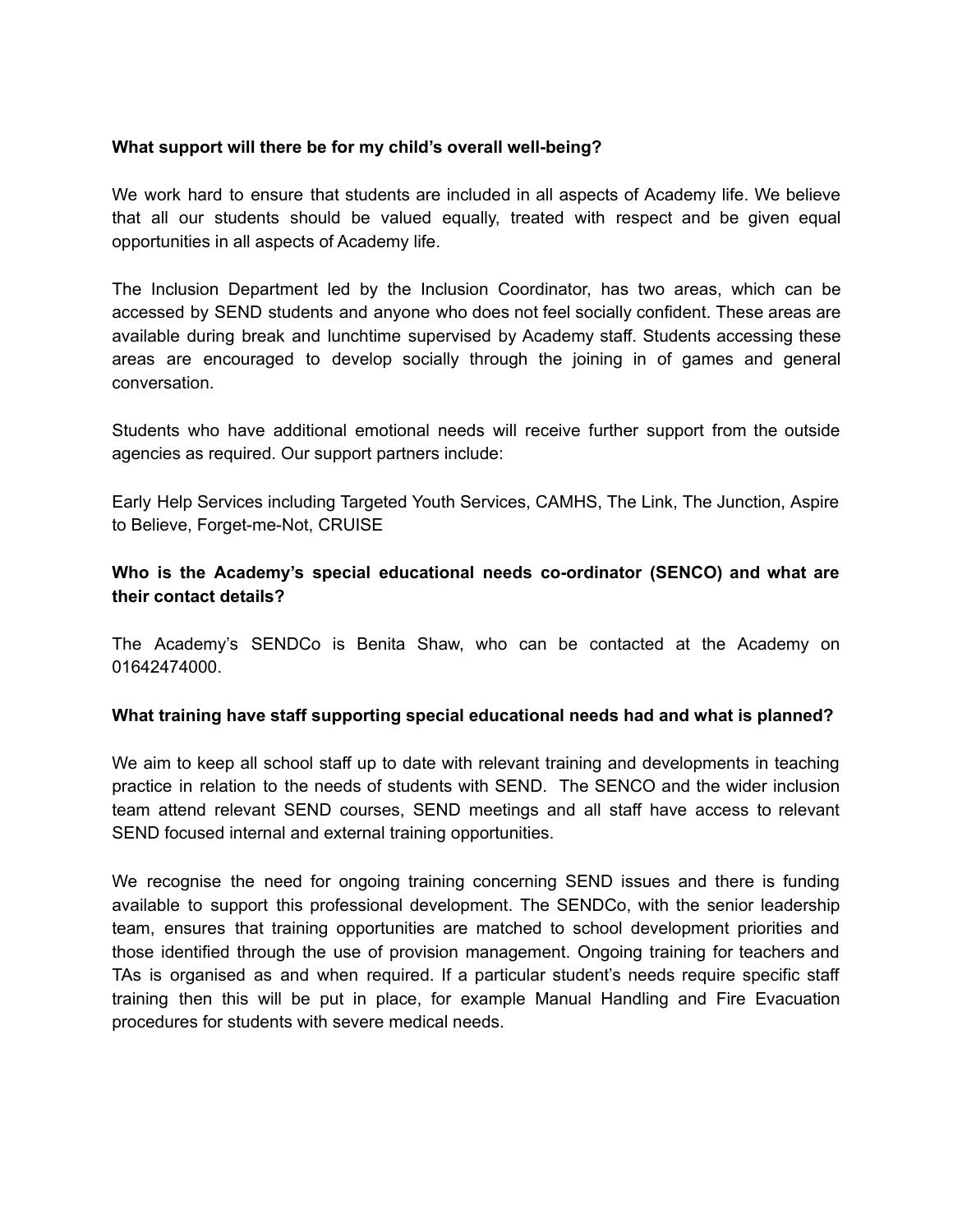### **What specialist services and expertise are available or accessed by the Academy?**

Outwood Academy Bydales invites and seeks advice and support from external agencies in the identification and assessment of, and provision for SEND. The Academy continues to build strong working relationships with external support services and shares information and links in order to fully support our SEND students. Sharing knowledge and information with our support services is essential to the effective and successful SEND provision within our Academy. If a concern is raised it will be brought to the attention of the SENDCo or Inclusion Coordinator who will then inform the child's parents/carers in line with our safeguarding policy.

The following services will be involved as and when is necessary

- CAMHS
- Social Care
- Early Help Support Services
- Educational Psychology Service
- Local Authority Specialist Services
- Speech and Language Services
- Occupational Therapy
- Physiotherapy
- Health services

Representatives from voluntary organisations and other external agencies are invited to liaison meetings throughout the year to discuss SEND provision and progress and keep staff up to date with legislation.

In cases where a child is under observation or a cause for concern, focused meetings will be arranged with the appropriate agency. Parents will normally be invited to and informed about any meetings held concerning their child unless there are over-riding safeguarding issues.

## **How will equipment and facilities to support students with special educational needs be secured? How accessible is the Academy?**

In addition to support from teaching assistants in the classroom and in small groups, Outwood Academy Bydales provides the following additional resources for our Special Educational Needs Students: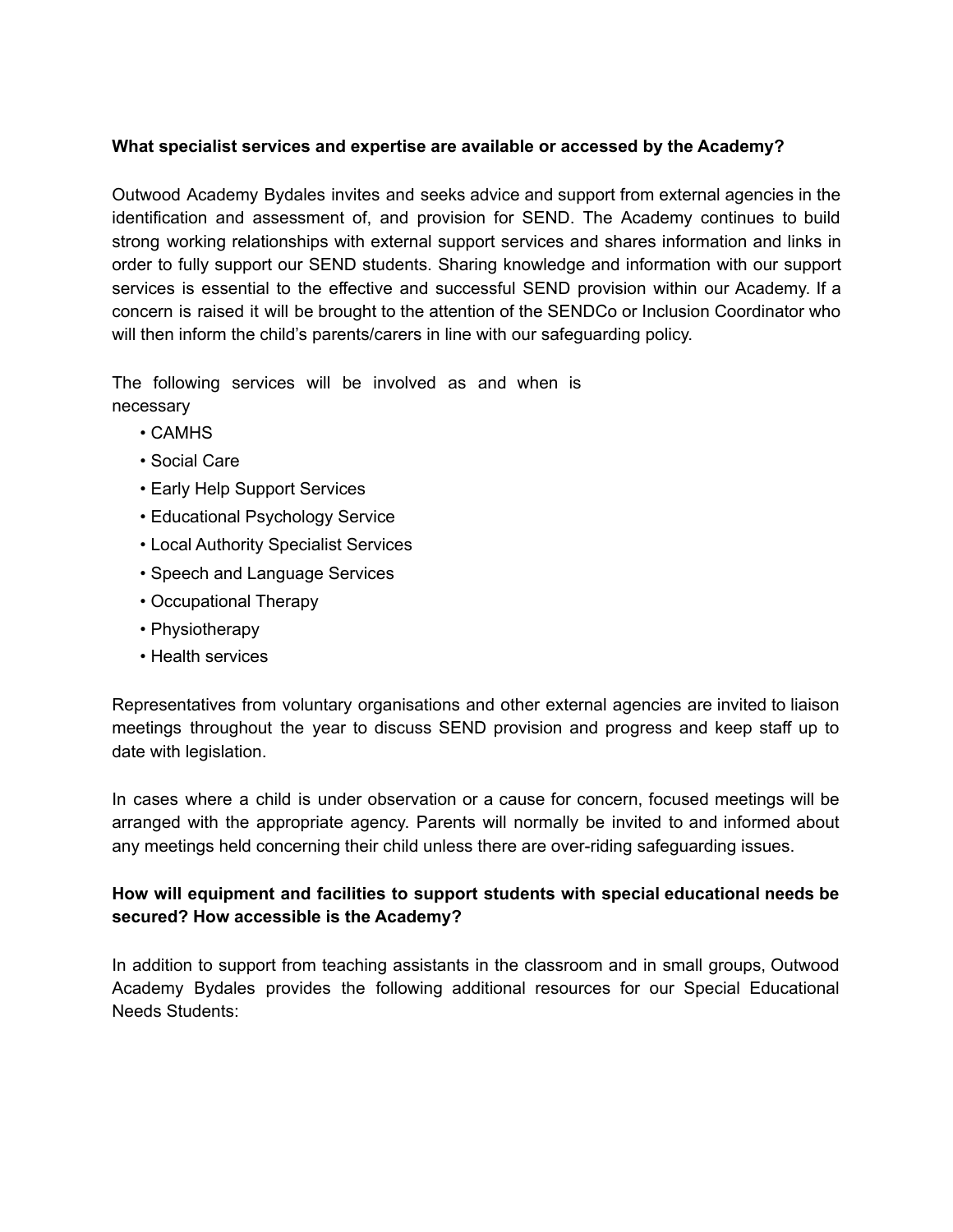#### **Transition**

We work closely with feeder and other primary schools to make sure that all students feel comfortable with their move to a secondary Academy. SEND students will have the opportunity to have extra visits to school in order to familiarise themselves with the environment and some of the staff they will be working with in the future.

#### **Lunch Pass**

Lunch Pass is available by referral from the Inclusion Team and aims to meet the needs of students needing additional short term support, or with communication and interaction difficulties who may find social times difficult. The pass gives them an opportunity to mix with other students and staff in a small and friendly environment.

#### **Homework Support**

Enrichment sessions are held throughout the week to support all students with homework and to give access to ICT when necessary.

#### **Teaching Assistants**

Students on the Special Educational Needs Register and who are externally funded may be allocated TA support. TA support allocation will be determined by the needs of the student under the direction of the SENDCo. TAs work closely with the child, parents and staff to meet the child's needs within the Academy. The SEN Officer, Inclusion Coordinator, SENDCo and Learning Managers are always available for students to talk to.

#### **Educational Testing and Dyslexia Screening**

Standard testing and assessments and tracking within school helps identify students who may need additional support within lessons or those that may benefit from a more individualised programme of support. It may also provide evidence for referral to a qualified Exam Access Arrangements Assessor to facilitate additional access arrangements for examinations.

#### **Personalised Learning Centre**

The Personalised Learning Centre (PLC) is a facility which provides short-term, time- limited, focused support for individuals who, for a range of reasons, cannot access learning in their current regular learning situations. It is about identifying and removing barriers to achievement, ensuring all have equality of opportunity and empowering all students with skills and strategies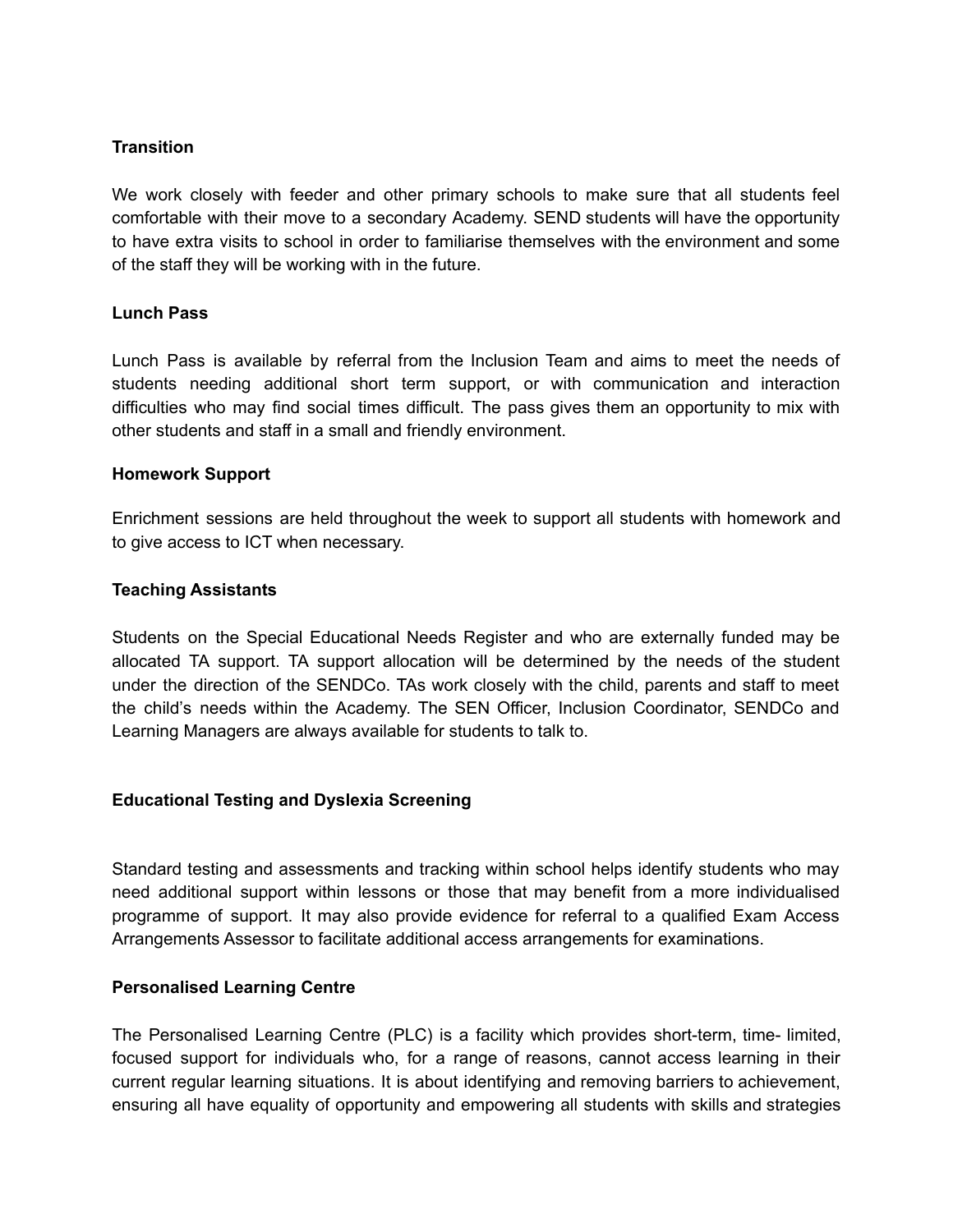to deal with their individual areas of need and achieve their maximum potential. The PLC accepts each student as a unique individual and aims to raise self-esteem and motivation, in a caring and positive atmosphere.

The PLC also offers intensive support for students across the curriculum in small groups or 1:1, coursework catch up sessions for students studying towards qualifications. They offer emotional and study support to students returning from long periods of absence as well as providing reintegration packages for students returning to mainstream. For students who enter the school mid- year, there is also support for them with Academy systems, timetables and testing.

**Physical environments** Outwood Academy Bydales incorporates facilities for students, staff with disabilities. Facilities include:

- Disabled parking bays
- Wide corridors and doorways
- Lift access

The Academy's accessibility policy is available on https://www.bydales.outwood.com/send

#### **Assistive Technology**

The Academy provides access to a limited number of netbooks, laptops and iPads on a needs led basis to support students with temporary and long-term physical needs and/or literacy related barriers to learning.

#### **Exam Access Arrangements**

An identification of SEND does not result in automatic exam access arrangements. The process of exam access arrangements is governed by the Joint Council for Qualifications (JCQ) and the Awarding Body has to agree to the access arrangement on application. Students are assessed by a series of tests and if identified as requiring access arrangements, this is coordinated between the Academy Exams Officer, the qualified assessor, and the SENCO. Students and parents are notified of the exam access arrangements and support, as approved, is provided.

More details of access arrangements can be found at www.jcq.org.uk

**School Transport** Where students with SEND require specific transport to and from school, this is arranged by the local authority transport department.

## **What are the arrangements for consulting parents of students with special educational needs? How will be I involved in the education of my child?**

Outwood Academy Bydales believes that a close working relationship with parents/carers is vital in order to ensure: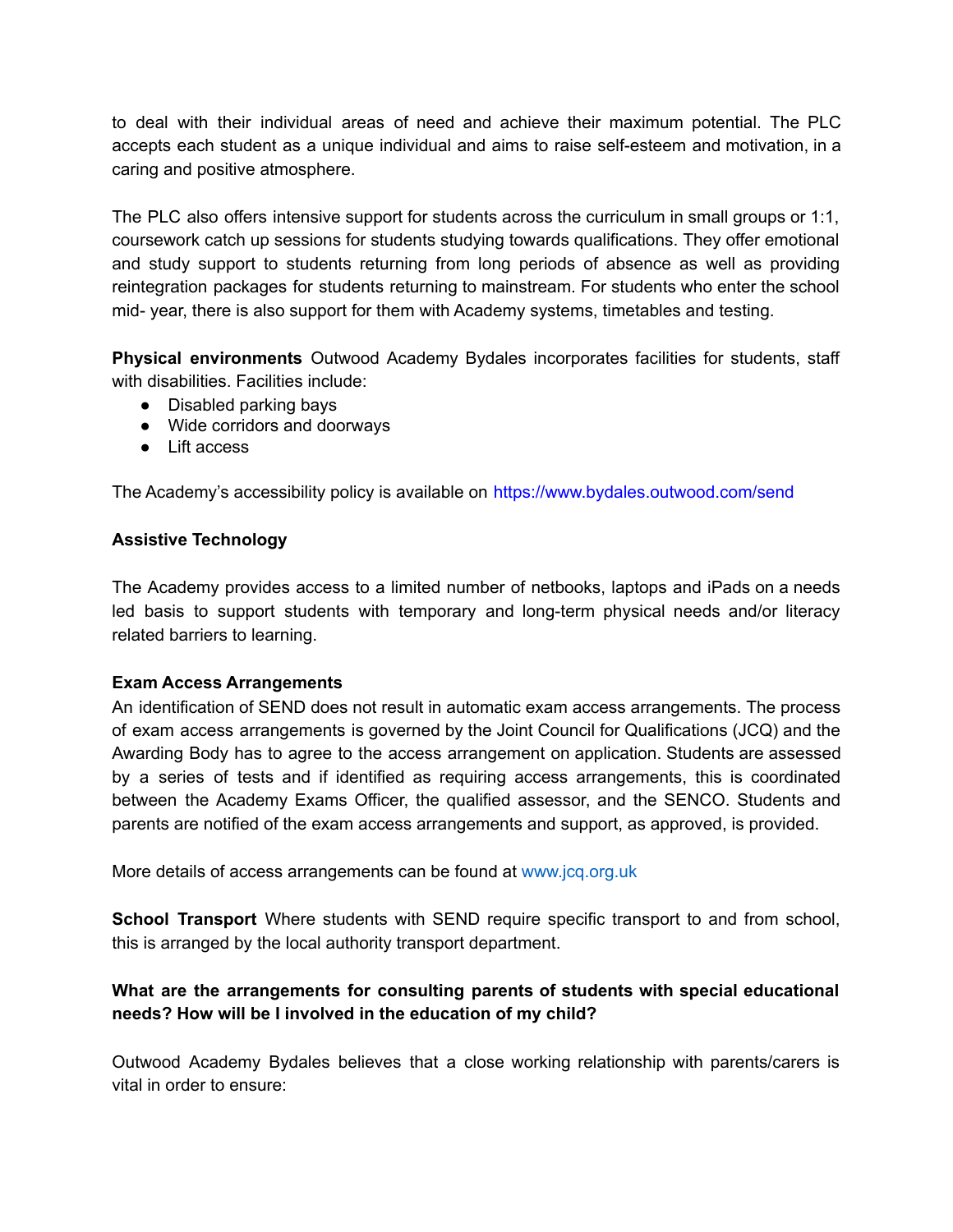A) early and accurate identification and assessment of SEND leading to the correct intervention

- and provision
- B) continuing social and academic progress of students with SEND
- C) personal and academic targets are set and met effectively

Parents/carers are kept up to date with their child's progress through progress reports, parents' evenings and review meetings.

In cases where more frequent regular contact with parents/carers is necessary, this will be arranged based on the individual student's needs. The SENDCo may also signpost parents of students with SEND to the local authority Parent Partnership service where specific advice, guidance and support may be required. If an assessment or referral indicates that a student has additional learning needs the parents and the student will always be consulted with regards to future provision. Parents/carers are invited to attend meetings with external agencies regarding their child, and are kept up to date and consulted on any points of action drawn up in regards to the provision for their child.

## **What are the arrangements for consulting young people with SEN and involving them in their education?**

We believe that students who are capable of forming views have a right to express their opinions and to have that opinion taken into account. Students will be encouraged to be involved in the setting of their own learning targets and in evaluating their own progress. Their views will be taken into account when planning support. Students are encouraged to attend their review meetings.

The Academy is an environment where students feel safe to voice their opinions of their own needs. This means we will seek the views of the students and take them into account during the decision making process and will be made easier by carefully monitoring the progress of all students. Student participation is a right. This will be reflected in decision-making but also encouraged through wider opportunities for participation in school life*,* for example, through the student voice.

## **What do I do if I have a concern or complaint about the SEND provision made by the Academy?**

We value the partnership between Parents and the Academy but should a problem arise, parents are asked to contact the SENDCo in the first instance to discuss the issue.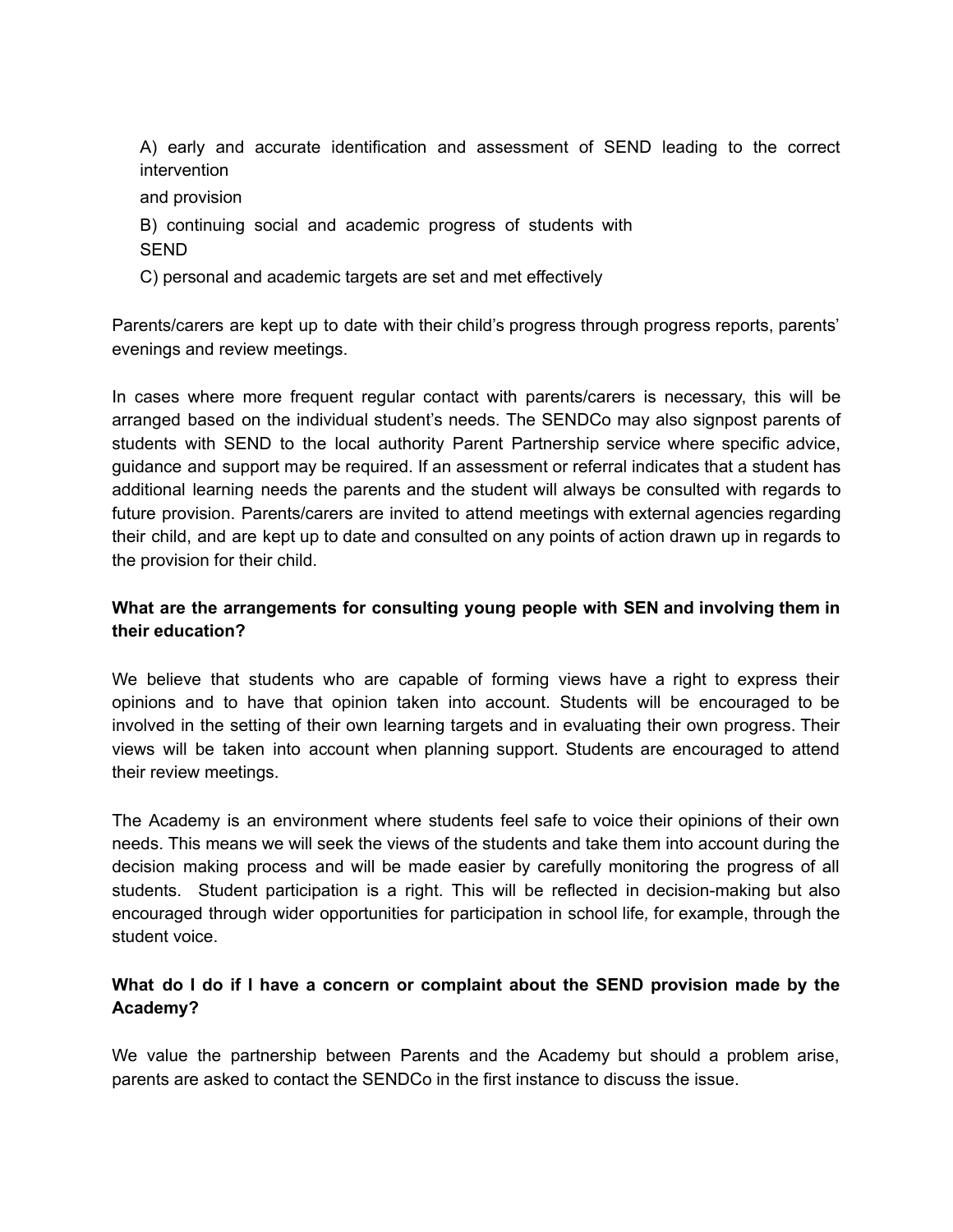If a parent or carer has any concerns or complaints regarding the care or welfare of their child, an appointment can be made by them to speak to the SENDCo, who will be able to advise on formal procedures for complaint.

Any complaints will be treated in accordance with the school complaints procedure. For a copy of the complaints procedure, refer to the Academy website.

## **How does the governing body involve other organisations and services (e.g. health, social care, local authority support services and voluntary organisations) in meeting the needs of students with special educational needs and supporting the families of such students?**

Outwood Academy Bydales invites and seeks advice and support from external agencies in the identification and assessment of, and provision for, SEND. The Academy continues to build strong working relationships and links with external support services in order to fully support our SEND students and aid school inclusion.

The services used by the Academy are listed in the above section. Representatives from voluntary organisations and other external agencies are invited to liaison meetings throughout the year to discuss SEND provision and progress and keep staff up to date with legislation.

The governing body is kept informed about the involvement of other organisations and services through meetings with the SEN Governor and the termly governors' report.

## **How does the Academy seek to signpost organisations, services etc. who can provide additional support to parents/carers/young people?**

The Academy has very good working relationships with outside agencies. Outwood Academy Bydales is a member of the area's Fair Access Panel through which further suggestions as to services available to both academies and parents are made. Parents receive information about external events which may be relevant to them by email or post.

## **How will the Academy prepare my child to:**

**i) Join the school?**

**ii) Transfer between phases of education (e.g. early years to primary, primary to secondary etc.)?**

**iii) Prepare for adulthood and independent living?**